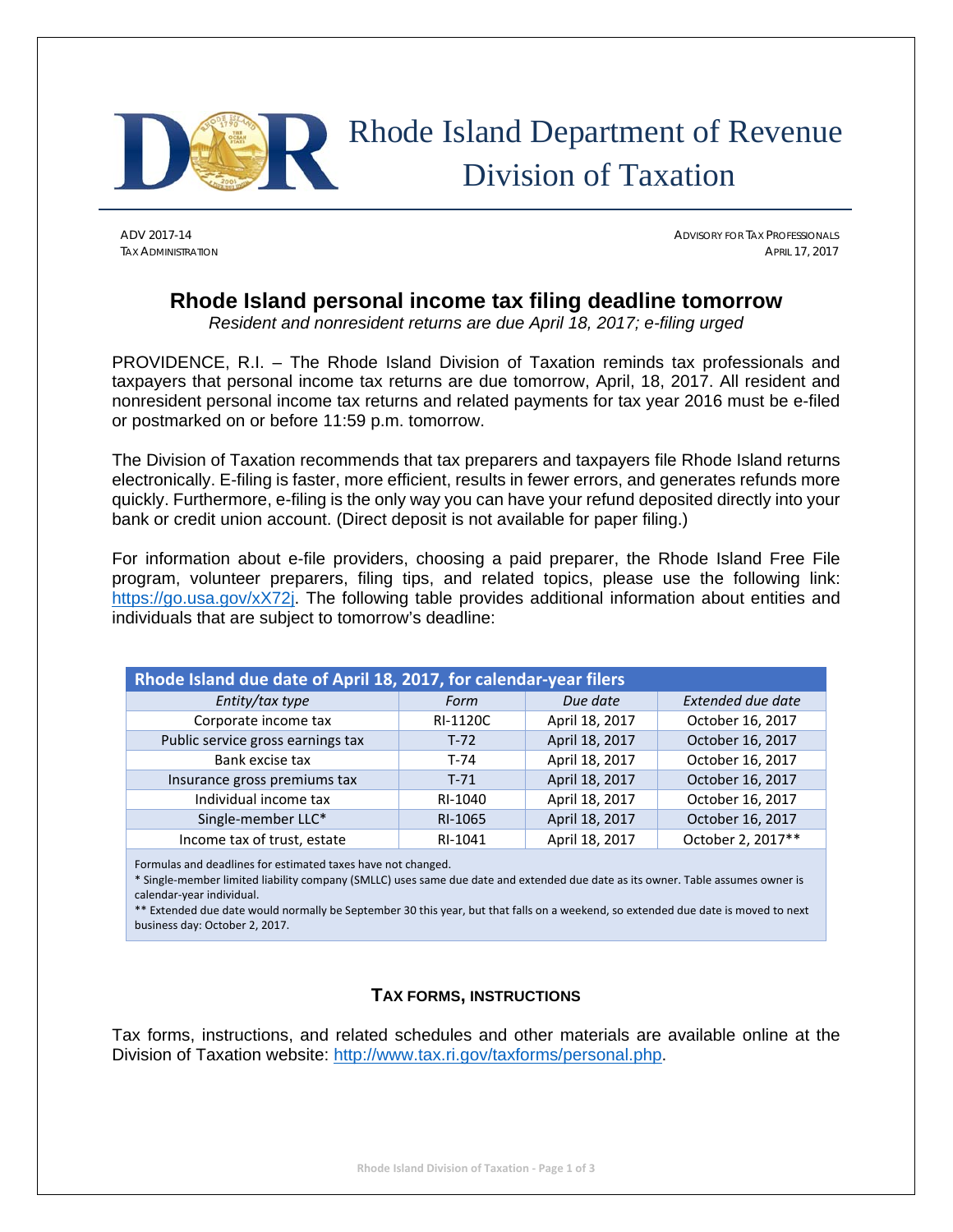Tax preparers and taxpayers can pick up forms and instructions, or make payments or ask questions, at the Division of Taxation office at One

Capitol Hill, Providence, R.I.

The office is typically open to the public from 8:30 a.m. to 3:30 p.m. business days.

Keep in mind that call volume and visitor volume is highest during filing season.

#### **FILING ON EXTENSION**

You may apply for an automatic six-month extension, which will give you six more months to file your return. (The extended due date this year is October 16.) If you use tax-preparation software, or your preparer does, you may use the extension request form provided by the software program. You may also use the Division's extension form, which

includes instructions: https://go.usa.gov/xX9Af.

For information about how to make a proper estimate when filing for an extension, please use the following link: http://1.usa.gov/1VE9vBW.

Note that if you are not required to make a payment by April 18 – because your calculations show that you paid in a sufficient amount last year, for example – don't file the Rhode Island extension form, but when you file your Rhode Island

|                                                                                                                                                                                                                             |                                                                                                                                                                                                                                                                                                                           | RHODE ISLAND DIVISION OF TAXATION                                                                                                                                                                                                 |                                                                                                                                                                                                                                                     |
|-----------------------------------------------------------------------------------------------------------------------------------------------------------------------------------------------------------------------------|---------------------------------------------------------------------------------------------------------------------------------------------------------------------------------------------------------------------------------------------------------------------------------------------------------------------------|-----------------------------------------------------------------------------------------------------------------------------------------------------------------------------------------------------------------------------------|-----------------------------------------------------------------------------------------------------------------------------------------------------------------------------------------------------------------------------------------------------|
|                                                                                                                                                                                                                             | A NUMBERTON SON ESSENTING AND PROPARING                                                                                                                                                                                                                                                                                   | <b>RHODE ISLAND TAX NEWS</b><br>Arena / Man / June, 2013                                                                                                                                                                          |                                                                                                                                                                                                                                                     |
| $Tsubstack$ about an automatic $Tsubstack$<br>from the usual mid-April<br>filing deadline, two most<br>make a proper estimate of<br>visar Rhode Island personal<br>income tax - and pay that<br>amount of any's at the time | FOR EXTENSIONS, A 'PROPER' ESTIMATE<br>mater The Rhede Island<br>Direction of Taxation is put-<br>ting into print the positions<br>it has been taken on this<br>issue: A proper estimate<br>assentially incance pasting in<br>at least 80 percent of the<br>halance chat city the forms of<br>withholding, estimated pay- | with the extension - or<br>sons combination).<br>What if you fail to make a<br>proper entimate when you<br>like for a strongwith extent.<br>most You won't face any<br>problems right than because<br>the extension is automatic. | <b>HILF FOR CITIES:</b><br>The Marie Adapt Denise<br>of Tunators has affected<br>indust of a valued after<br>program testedad as help<br>cannot similar commer-<br>* The program has green.<br>and more show 1214,000<br>for East Providence to Sat |

return by the October extended due date, attach a copy of your federal extension application.

Keep in mind that if you have a balance due, you still must pay what you owe by tomorrow or face penalty and interest charges. Remember: It's an extension of the time to file, not of the time to pay. If you'll have a balance due, file Form RI-4868 on paper.

If you want to use your credit card or debit card to pay your balance due, you may obtain information, including details on fees, by using the following link: https://go.usa.gov/xX9AX.

If you plan to mail your own check to pay a balance due, be sure that your check is accompanied by a payment voucher. That way, your payment will be properly and promptly credited to your account. If you use tax-preparation software, or your preparer does, you may use the voucher provided by the software program. To use the Division's voucher: https://go.usa.gov/xX9AE.

If you can't pay what you owe by April 18, file anyway. That way, you can minimize costs related to interest and penalties. You also may enter into an agreement to pay over time, in installments. To learn more about such payment plans, call the Tax Division's Compliance & Collections section, at (401) 574-8941 from 8:30 a.m. to 3:30 p.m. business days. (Have a copy of your return handy when you call.)